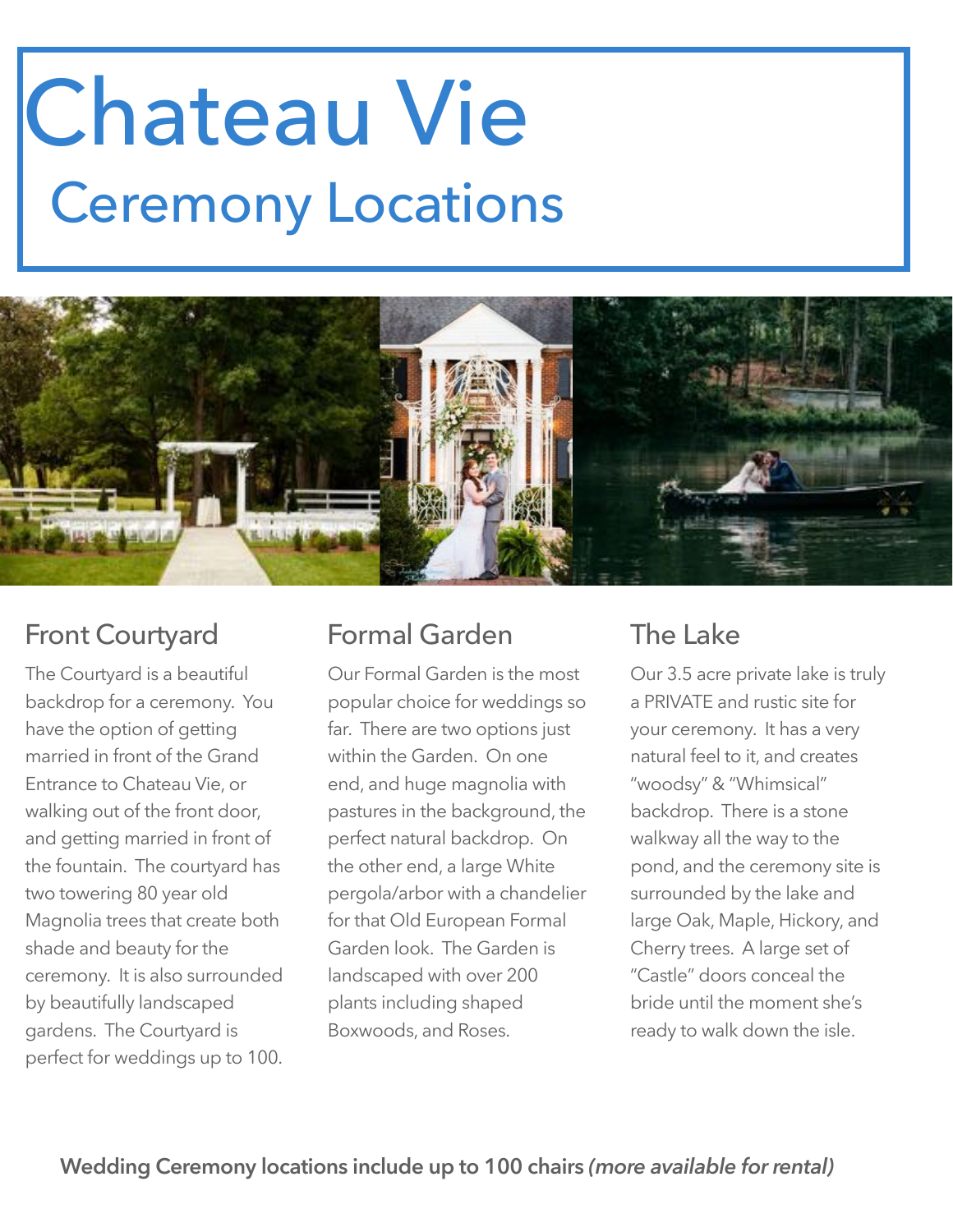# Chateau Vie Receptions



### Reception Pavilion

 Our Reception Pavilion is custom built and adorned with stone columns, an enclosed shiplap back wall, and large windows to keep that outdoor feel. The Reception Pavilion seats 150 guests, and has room for dinner, dancing, and all the celebrating that comes with your wedding. It features 9 elegant custom chandeliers, and string lights for ambient lighting above the dance floor. It also features a classic checker board style polished concrete floor. The Pavilion has a custom built bar inside for beverages with decorative crown moldings, and a concrete bar top. Also the pavilion is shaded by large towering Oak & Maple trees, and has ceiling fans to keep your guests comfortable even on those warm summer days. It features a caterers kitchen, and restrooms for your guests, and has a built in granite buffet area for the food. . Tables and chairs for up to 100 guests are included, and more are available for rental.

#### **(336) 988-0593**

#### **www.ChateauVie.com**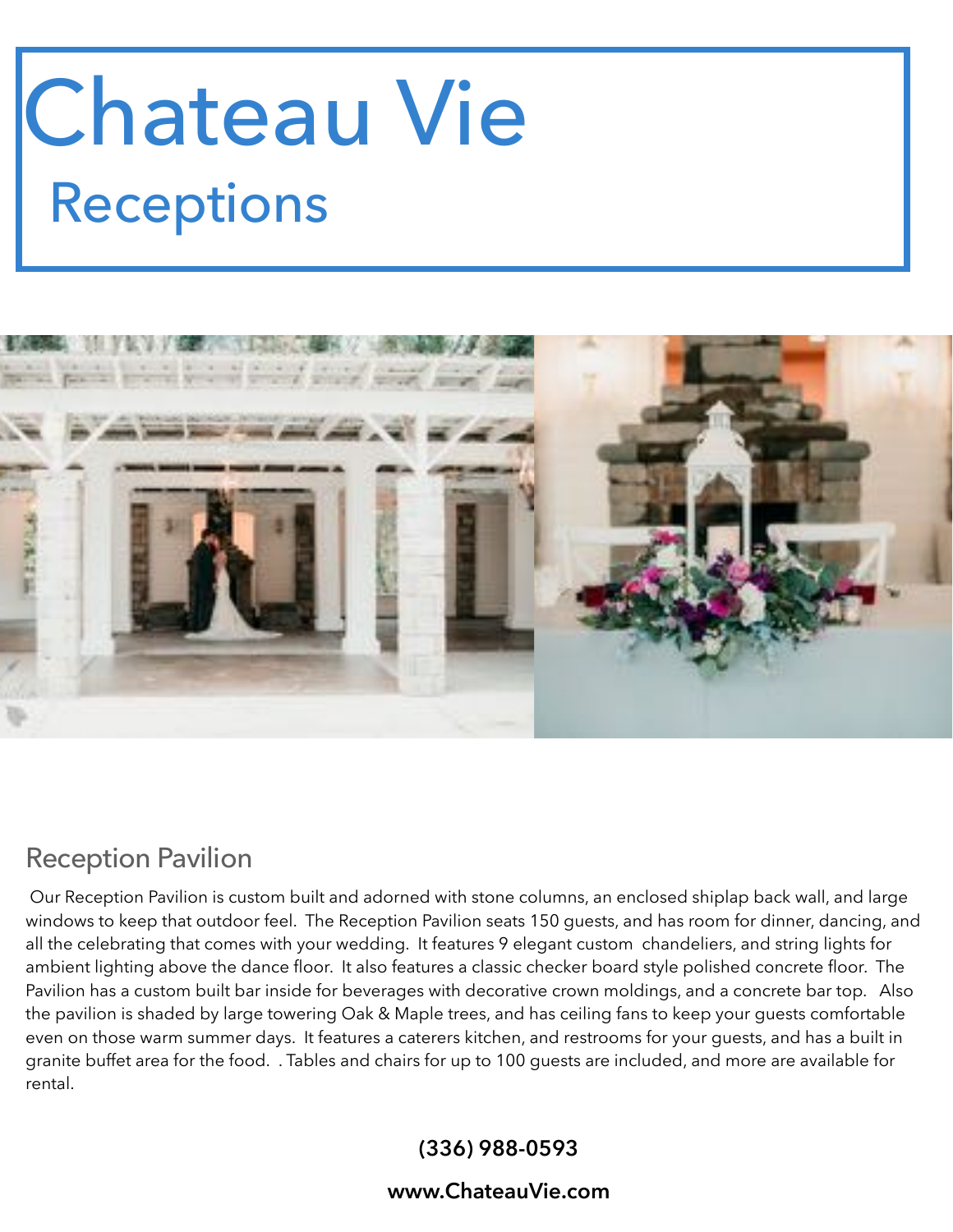## Chateau Vie Accommodations



### Bridal Cottage

Our Bridal Cottage is larger than most Bride's changing areas you see at venues. It is actual it's own cute little cottage! This was a small living space transformed into the perfect Bridal suite. It is filled with large mirrors, hair/make up vanities, and all the amenities you'd expect. It also has a large living room to relax in, a full kitchen, and full bathroom even with a shower. There is room for all the girls to come and get ready here. It is decorated in "Chateau" style and make for great pictures. Also, there is a front porch with a porch swing over looking the barn, pastures, and the lake for a nice relaxing view while you're getting ready.

### Groom's Den

The Groom's party often gets over looked when it comes to changing areas…not here! We have our "Groom's Den" which is in the main house of the Chateau Vie estate. It's a private area with full bathroom, kitchenette, and of course room to change. It also adjoins the game room with darts, foosball, Satellite TV, and video games. Often, if the Groom's party likes fishing, they'll spend a little time in the morning fishing in the lake which is full of Bass, Blue Gill, Crappie, & Carp.

### **(336) 988-0593 www.ChateauVie.com**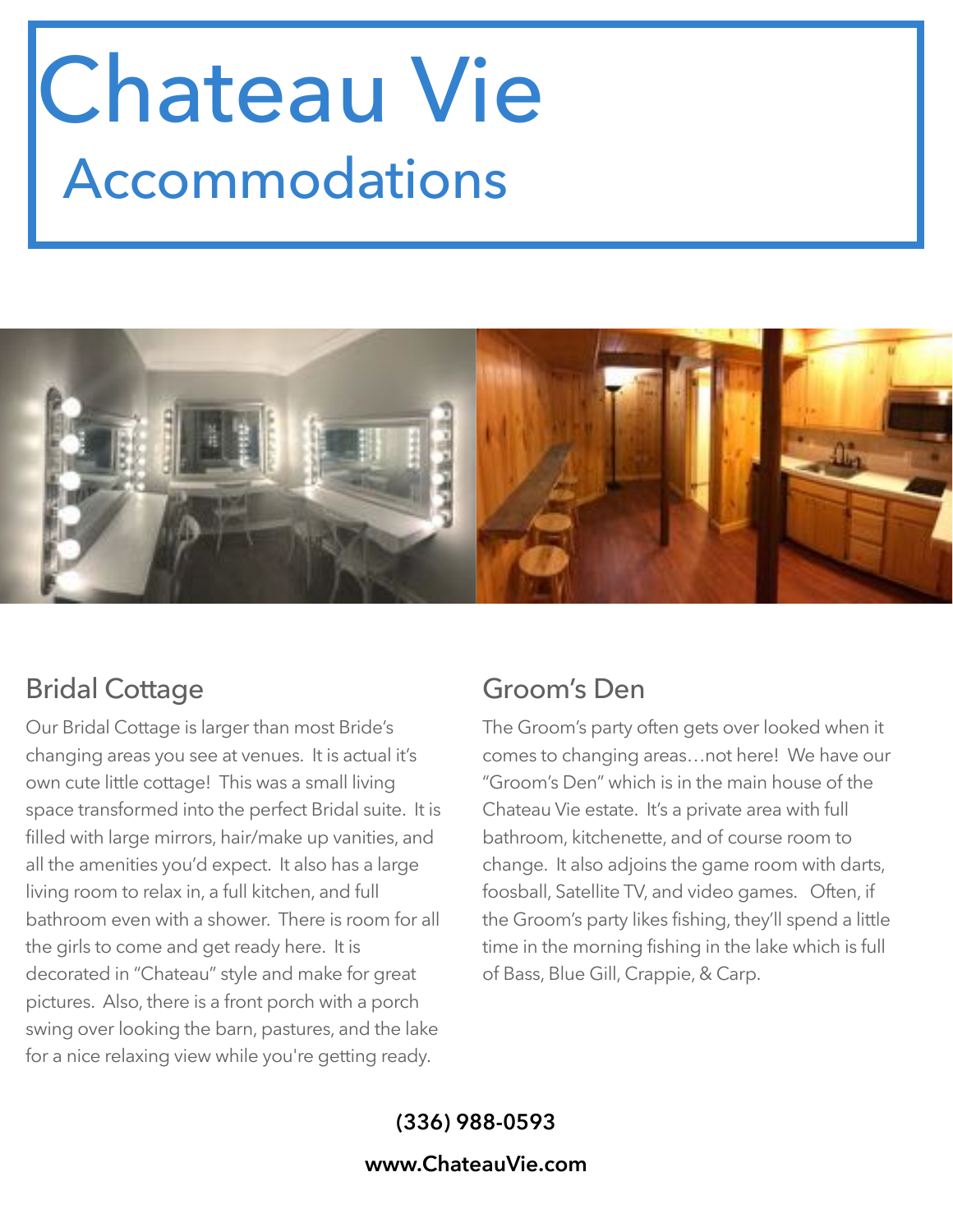## Pricing / Overview

### **Venue Rental Includes :**

-Use of Property 10:00 AM - 12:00 AM (14 hours) on wedding day -(100) White Garden Chairs for Ceremony -(100) Cushioned Chiavari Chairs for Reception -(10) 72" Round Tables for seating -(2) 48" Round for Cake Table/ etc -(6) 6ft' rectangle tables for use as (gifts, sign in, Dj, etc) -Use property for engagement/Bridal photos on a date TBD (2 hours) -Use of property for rehearsal as available (2 hours) -Staff (3-4) on site to ensure things go smoothly -"Limo" style 6 seater Golf Cart to be operated by our staff -"Day of" Wedding Coordinating and Timeline Planning -Free consultations/Venue access as needed

### **PRICING**

Saturday - \$2800 Friday/Sunday - \$2200 Weekday - \$1600 (Mon-Wed)

\*Sales Tax INCLUDED with Venue Price

### All Inclusive Packages

 Our ALL inclusive wedding packages includes ALL of your major wedding vendors, including the wedding venue. We work with the areas BEST wedding vendors. Unlike many other inclusive packages, there are no hidden fees, and it's truly ALL inclusive. It even includes the Wedding Cake, flowers, and center pieces. Detailed below you can see what comes with our All Inclusive Wedding Package. It includes the wedding venue, and everything from Venue package also. Below is an overview / Pricing for our packages.

| <b>Bronze</b>     | <b>Silver</b>     | Gold               | <b>Platinum</b>    |
|-------------------|-------------------|--------------------|--------------------|
| Satuday - \$6,500 | Satuday - \$8,000 | Satuday - \$10,000 | Satuday - \$13,500 |
| Fri/Sun - \$5.900 | Fri/Sun - \$7.400 | Fri/Sun - \$9.400  | Fri/Sun - \$12,900 |
| Mon-Wed - \$4,900 | Mon-Wed - \$6,400 | Mon-Wed - 8,400    | Mon-Wed - \$11,900 |
|                   |                   |                    |                    |

\*Applicable Sales tax added to Inclusive packages

\*\* Bronze Inclusive package based on 75 guests, all other packages are based on 100 guests, call or email for a customized quote based on your head count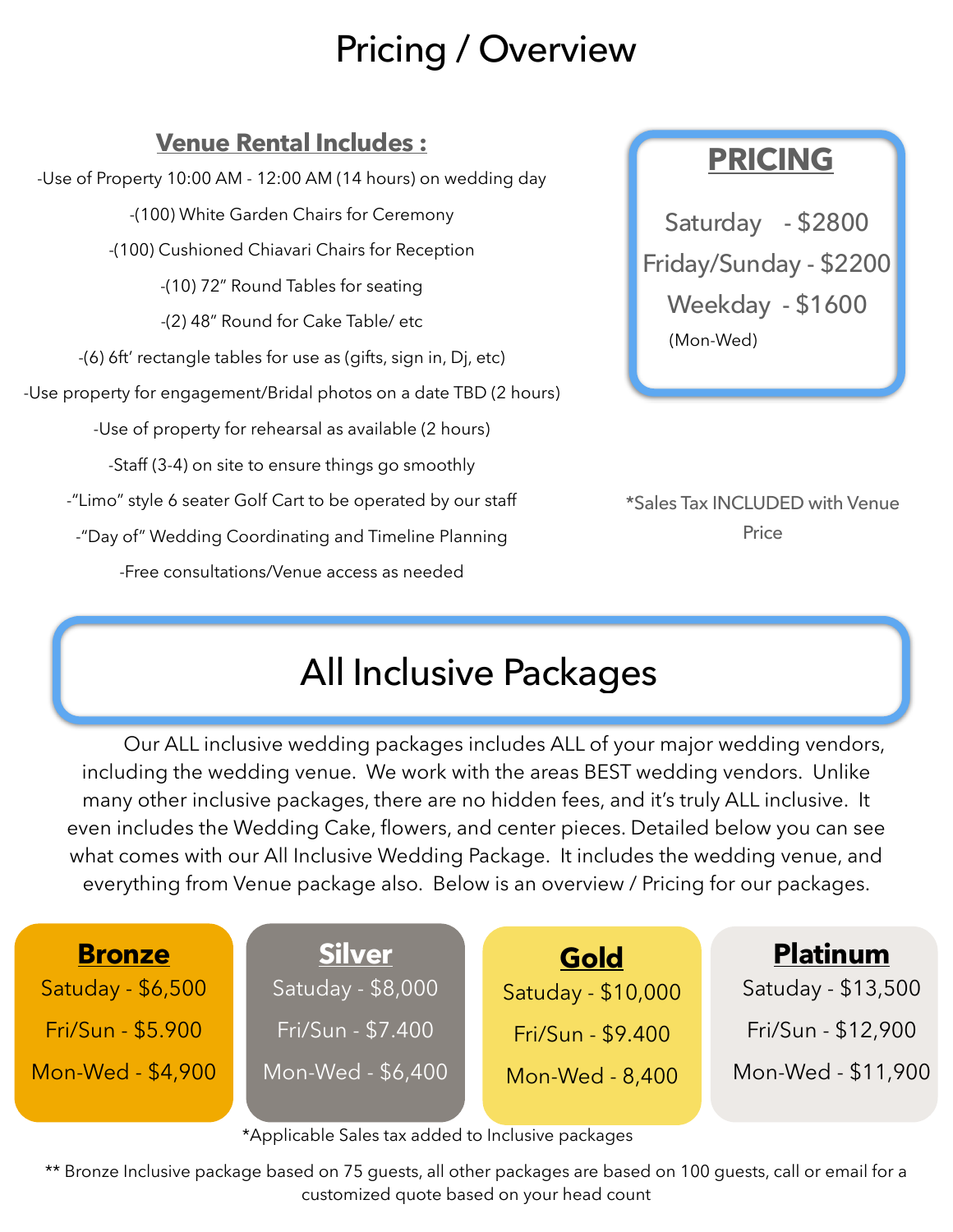| <b>ALL Packages</b><br><b>Include</b>                                                                                                      | <b>Bronze</b>                                                                                                           | <b>SILVER</b>                                                                                                         | <b>GOLD</b>                                                                                                                                                       | <b>PLATINUM</b>                                                                                                        |
|--------------------------------------------------------------------------------------------------------------------------------------------|-------------------------------------------------------------------------------------------------------------------------|-----------------------------------------------------------------------------------------------------------------------|-------------------------------------------------------------------------------------------------------------------------------------------------------------------|------------------------------------------------------------------------------------------------------------------------|
| Photography                                                                                                                                |                                                                                                                         |                                                                                                                       |                                                                                                                                                                   |                                                                                                                        |
| -set hours of photography<br>coverage<br>-Print Rights to all edited<br>images                                                             | -Photographer w/1-5<br>years experience<br>-6 hours of coverage<br>-1 Photographer                                      | -Photographer with<br>5+ years shooting<br>weddings<br>-8 hours of coverage<br>-1 photographer                        | -2nd photographer<br>included                                                                                                                                     | -2 Photographers<br>-Engagement or<br><b>Bridal session</b>                                                            |
| Music/DJ                                                                                                                                   |                                                                                                                         |                                                                                                                       |                                                                                                                                                                   |                                                                                                                        |
| DJ is the same in ALL<br>packages                                                                                                          | -Music for ceremony &<br>reception<br>-Unlimited Hours<br>-Announcements / MC<br><b>Services</b><br>-Customized Music   | -Music for ceremony &<br>reception<br>-Unlimited Hours<br>-Announcements / MC<br><b>Services</b><br>-Customized Music | -Music for ceremony &<br>reception<br>-Unlimited Hours<br>-Announcements / MC<br><b>Services</b><br>-Customized Music                                             | -Music for ceremony &<br>reception<br>-Unlimited Hours<br>-Announcements / MC<br><b>Services</b><br>-Customized Music  |
| <b>Catering</b>                                                                                                                            |                                                                                                                         |                                                                                                                       |                                                                                                                                                                   |                                                                                                                        |
| -Your choice of linen color<br>-Full meal provided<br>-Water, Tea, Lemonade<br>-Service staff for food/non-<br>alcoholic beverages         | -Provided from in<br>house caterer.<br>-One meat, two<br>sides, bread, tea,<br>lemonade, & water<br>-Plastic Dinnerware | -Choice of caterers<br>based on tasting<br>-More Flexible menu<br>options<br>-15 tables cloths (Any<br>color)         | -Upgraded menu options<br>-1 appetizer or Garden<br>Salad<br>-Real China, Glassware,<br>and silverware<br>-choice of 2 meats & 2<br>sides<br>-15 table cloths any | -Extensive menu<br>options<br>-Plated Salad<br>-Real China,<br>Glassware, and<br>silverware<br>-More Appetizer options |
|                                                                                                                                            | -13 table cloths (any<br>color)                                                                                         |                                                                                                                       | color                                                                                                                                                             |                                                                                                                        |
| <b>Flowers / Decor</b>                                                                                                                     |                                                                                                                         |                                                                                                                       |                                                                                                                                                                   |                                                                                                                        |
| -Bride's Bouquet & Toss<br>Bouquet<br>-4 bridesmaids bouquets<br>Boutonnieres for Groom, 4<br>groomsmen, + Parents of<br>the Bride & Groom | -8 centerpieces, several<br>options to choose from                                                                      | -10 customized<br>Centerpieces                                                                                        | -10 Customized<br>Centerpieces<br>-Decorations for Pergola<br>at Ceremony location                                                                                | -Upgraded<br>Centerpieces<br>-Ceremony Decorations<br>-DOUBLE flower budget<br>of Gold Package                         |
| <b>Wedding Cake</b>                                                                                                                        |                                                                                                                         |                                                                                                                       |                                                                                                                                                                   |                                                                                                                        |
| -Cake for guest coun<br>-Cupcake/Dessert bar<br>options                                                                                    | 3 tier cake, or cupcake<br>display for up to 75<br>guests                                                               | -Almost ANY cake<br>design/Flavor                                                                                     | -Almost ANY cake<br>design/Flavor                                                                                                                                 | Almost ANY cake<br>design/Flavor                                                                                       |
| <b>Wedding Planner</b>                                                                                                                     |                                                                                                                         |                                                                                                                       |                                                                                                                                                                   |                                                                                                                        |
| Included in All packages                                                                                                                   | Plan a Timeline, and<br>coordinate Rehearsal,<br>Ceremony, & Reception                                                  | Plan a Timeline, and<br>coordinate Rehearsal,<br>Ceremony, & Reception                                                | Plan a Timeline, and<br>coordinate Rehearsal,<br>Ceremony, & Reception                                                                                            | Plan a Timeline, and<br>coordinate Rehearsal,<br>Ceremony, & Reception                                                 |
| <b>Photo Booth</b>                                                                                                                         |                                                                                                                         |                                                                                                                       |                                                                                                                                                                   |                                                                                                                        |
| -Unlimited Prints<br>-Attendant, Scrapbook, &<br>Props Included                                                                            | N/A                                                                                                                     | N/A                                                                                                                   | Included                                                                                                                                                          | Included                                                                                                               |
| <b>Videography</b>                                                                                                                         |                                                                                                                         |                                                                                                                       |                                                                                                                                                                   |                                                                                                                        |
| Video Coverage of<br>Ceremony & Reception<br>-8 hours of coverage                                                                          |                                                                                                                         | N/A                                                                                                                   | N/A                                                                                                                                                               | Included                                                                                                               |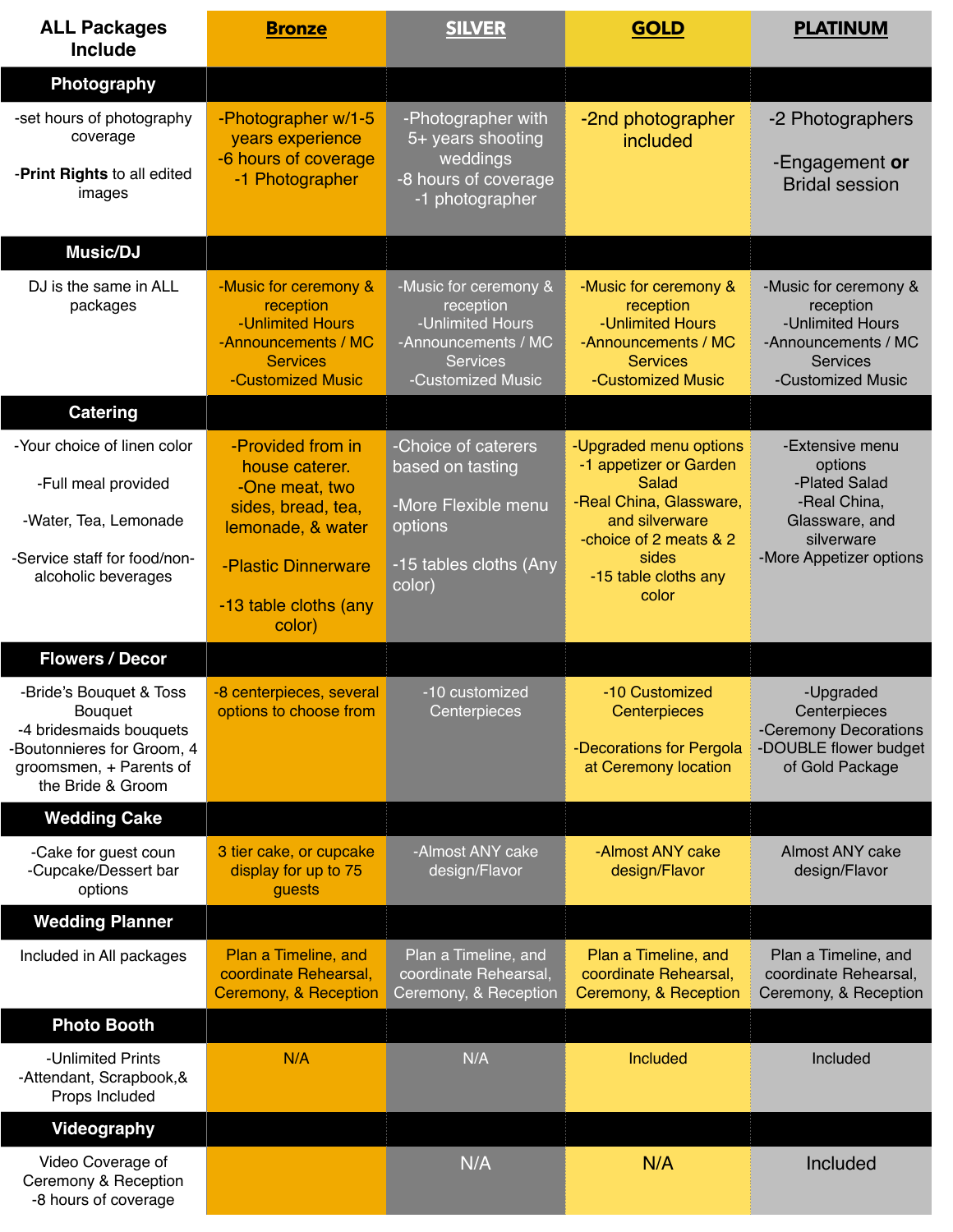### Preferred & Recommended Vendors

\***BOLD** Vendors Included in ALL INCLUSIVE Packages

### Photographers

- **\*Amir Luna (336) 870-7256**
- **\*Elizabeth Larson (434) 242-1272**
- **\*KC Studios (336) 497-7830**

#### Bronze Photographers

**\*Ashley Craddock (336) 686-2405** 

**\*Mamas Memories (336) 480-7153** 

**\*Courtney Pennix (336)-930-2050**

Cakes

**\*Artist's Way Creations (336) 593-2900** 

**Catering** 

**\*An Event to Remember (336) 997-3313** 

**\*Above & Beyond (336) 885-2224**

### DJs & Music

**\*A.M. Wedding DJs (336) 423-3637** 

Elegant Ensembles (336) 403-3075

Videography

**\*Down South Media (336)-251-5033** 

**\*Brighter Lights Media (910)-916-1545** 

Florists

**\*Dandelions (336) 536-1056 \*Keepsake Bouquets (336) 299-0013** 

Hotels / Transportation

DoubleTree (Winston) (336) 767-9595 Royal limo (336) - 889-7777

Dorvitt's Horse & Carriage (336) 408-5742

Photobooths

**\*A.M. Wedding DJs (336) 423-3637** 

Rehearsal Dinners

Byron Barn - (336) 462-6229 Hemlock Golf Club - (336) 591-7934

**\* Both within 5 minute Drive**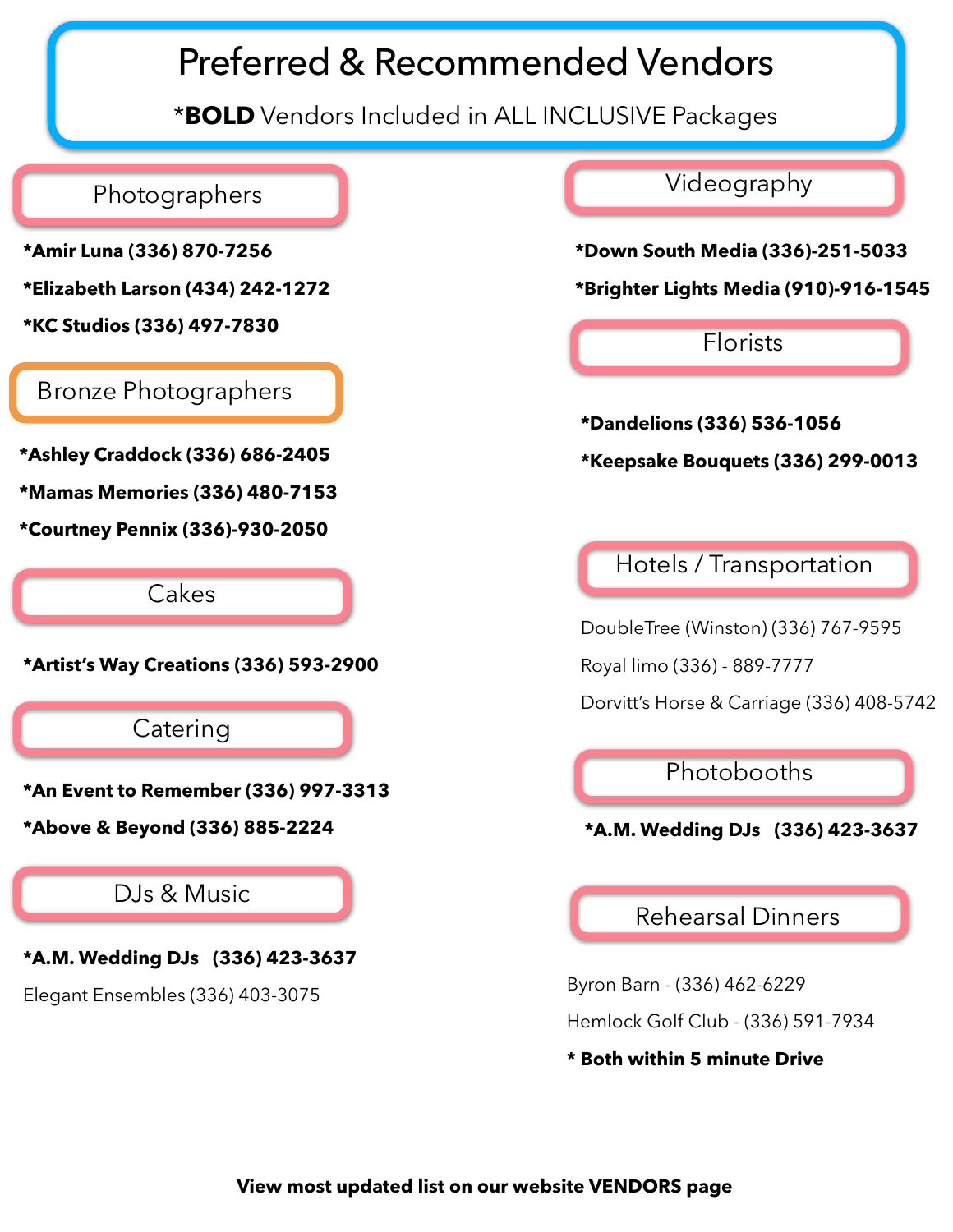### Extras / Add ons





#### **Extra Chairs for each guest above 100 \$6 per person**

-Includes additional white chair at ceremony -Includes additional padded Chiavari chair at reception -Includes additional tables as needed for seating

-Does NOT include linen cost

#### **Cocktail Hour in Garden 6250**

-Includes 6 cocktail tables

- -(2) 8' tables for bar & appetizers
- -Any color linen for all tables
- -Additional coolers for beverages
- -Additional staff & bartender to set up

**Linens \$15 per**

- -Any color to choose from
- -All size linens the same price
- -includes tax, delivery, & set up

#### Additional Golf Cart **\$250**

- -Great for larger weddings, at the lake
- -Includes driver
- -Especially helpful if you have a lot of older guests
- -One cart / driver is included already





**[www.chateauvie.com](http://www.chateauvie.com)**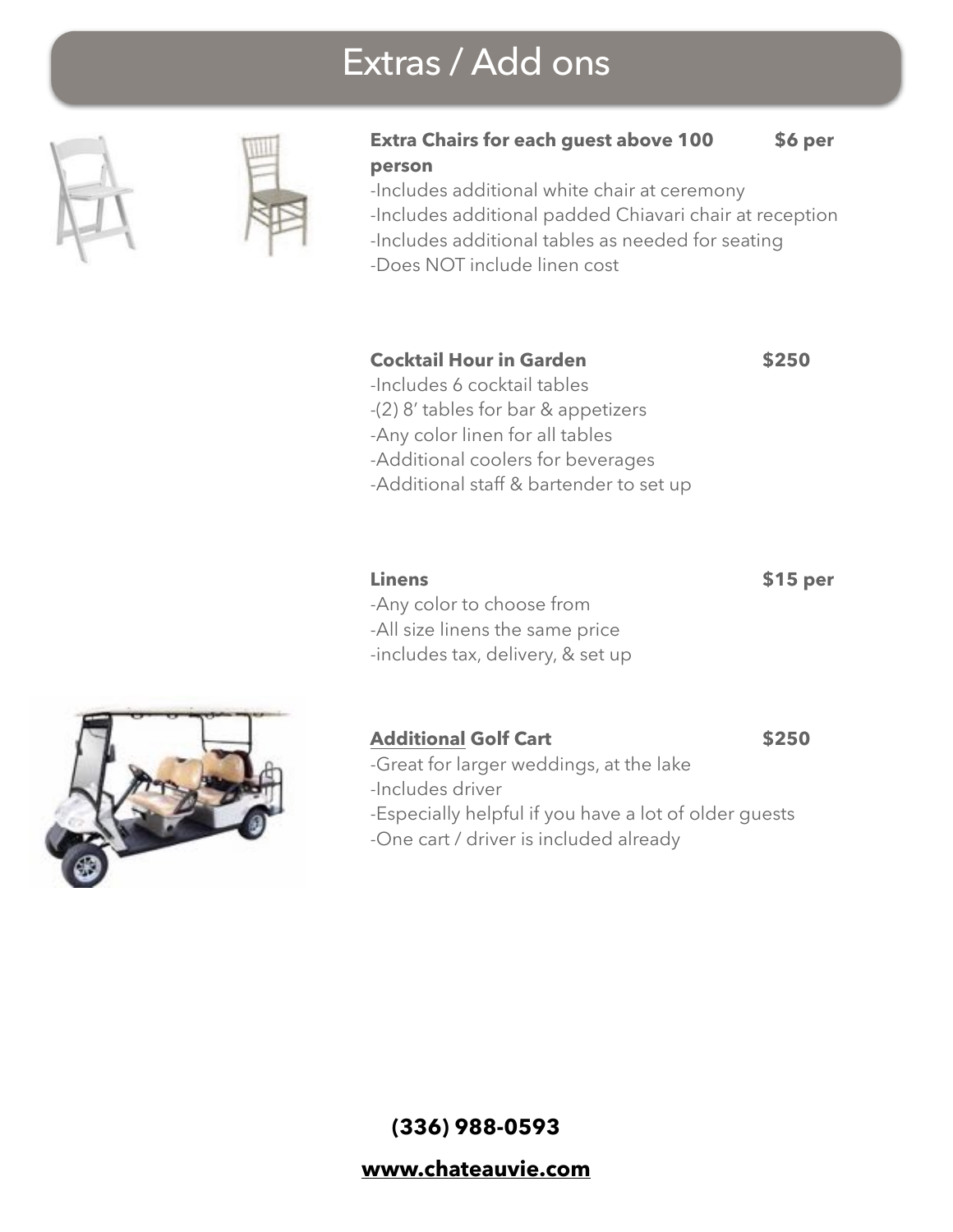### Extras / Add ons





### **Dual Frozen Drink Machine…………………………..\$125**

-Great for Frozen cocktails, or "cocktails" -Frozen margaritas are always a summer hit -DUAL machine so 2 different flavors available -You supply drinks # needed\_\_\_\_\_\_\_ Total \$:\_\_\_\_\_\_\_

#### **Coffee Bar………………………………………………..\$1.50 Per Person**

-Great for Early Spring, and Fall Weddings -Includes flavored creamers, regular, & Decaf -Hot chocolate available in addition for \$0.25 additional -WE supply drinks # needed\_\_\_\_\_\_\_ Total \$:\_\_\_\_\_\_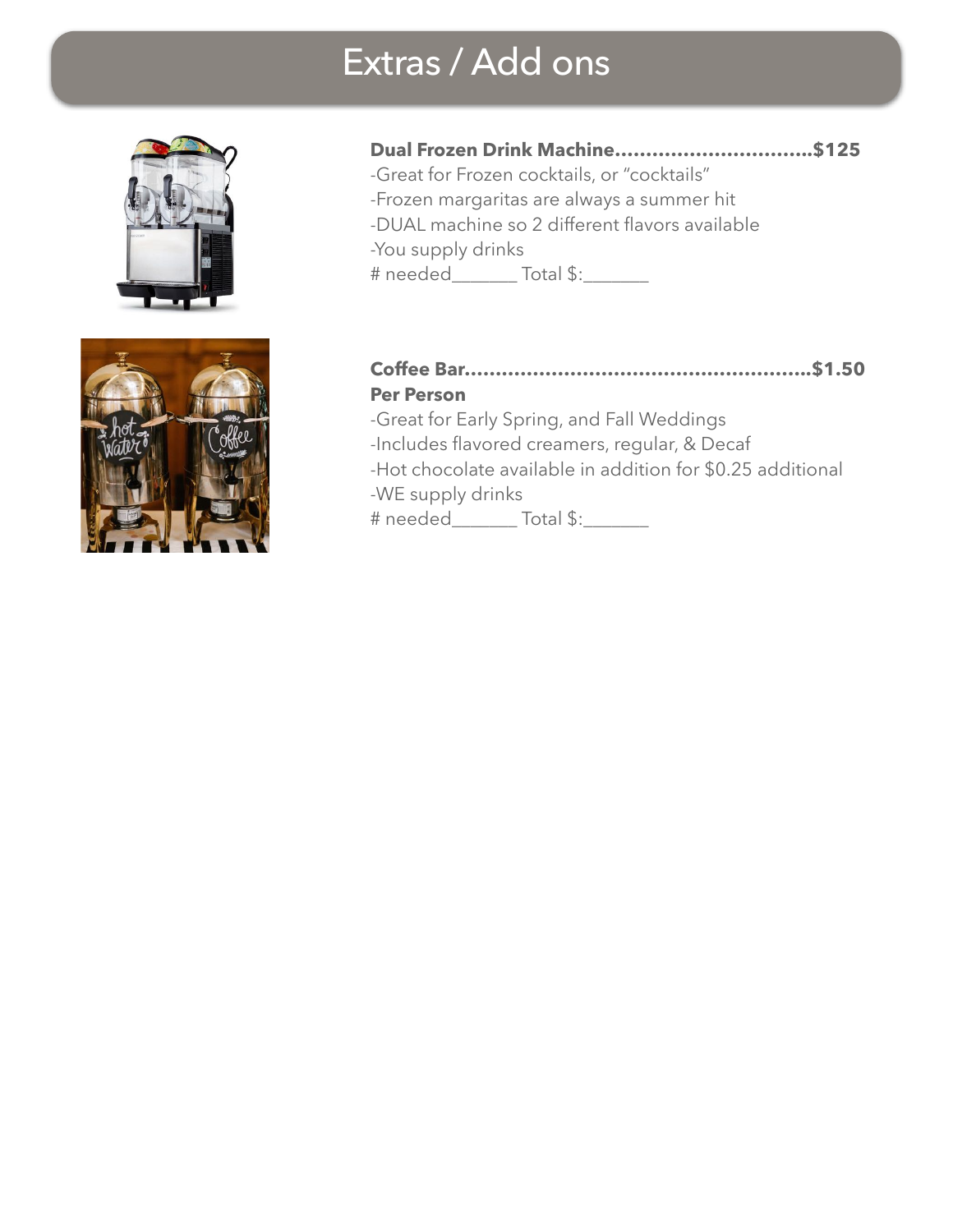### Contract / Guidelines

### **Reservations / Fees**

-To Reserve a date, we require a \$500 down payment which is 100% non-refundable.

-50% of the total balance must be paid 6 months prior to the event date

-The Full Balance and additional \$500 Security deposit is due **30 days prior to event date**  -Additional \$500 security deposit is **refunded** after the event as long as there is no damage to the property, and no excessive cleaning required.

-Returned Checks will incur a \$25 fee

—Payment can be Cash, Check, Money Order

-Electronic Payments via Paypal, Venmo, or Cash App available, but 3% fee may apply

-All Payments are Non-Refundable, but are transferrable to a future date

### **Caterers**

-We *recommend* that all food be served must be provided by a licensed inspected caterer with a GRADE A sanitation rating

-To ensure a perfect event, we *recommend* a great list of caterers on our Preferred Vendor's list -However, **You can choose any caterer** you would like to, and there are no additional fees for any catering service you choose

-Caterers and/or client is responsible for cleaning catering areas. We DO NOT have facilities for washing dishes, or dumping extra food / sauces / etc. Caterers must be prepared to take dirty dishes back with them.

-When booking an All Inclusive package, our caterers handle all of this.

### **Alcoholic Beverages**

-You can provide your own alcoholic beverages, saving you money of buying "per drink" -Per NC law, you MUST have a bartender serve all drinks. Chateau Vie provides bartending services, including ice, coolers, and bartending for the entire event. The fee for the bartender is \$150 which covers our cost in having the staff here. You cannot provide your own bartender. -Bartenders must be over the age of 21, and have liability insurance

-We have several affordable recommendations for this if you need it

-Beer & Wine is acceptable at all events

-For draft beer, we have an in house keg system to make serving kegs easy. This system fits the majority of kegs, (coupler style "D"). Please make sure it fits your keg before buying any keg -A PREMIXED "Signature Drink" is also permitted.

-All other Hard liquor is not permitted at any event. Guests who bring liquor will be asked to put it in their car, and asked to leave if repeated.

-We reserve the right to "Cut Off" anyone from alcoholic beverages

**Initial\_\_\_\_\_\_**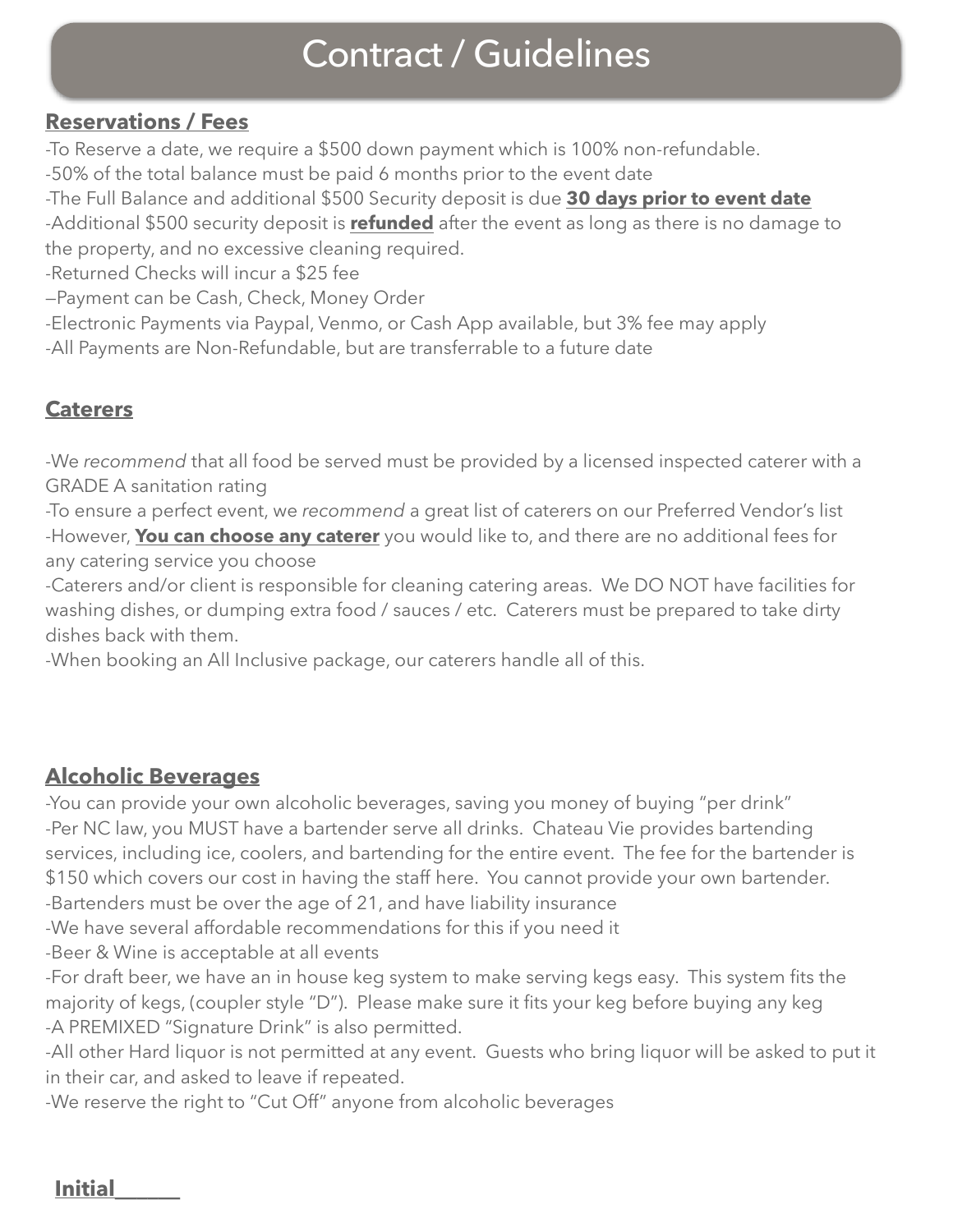#### **Rehearsal Time**

-Rehearsals are scheduled FIRST come FIRST serve, and based on availability -Rehearsal times are scheduled 45 days before your event

-If there is NOT an event scheduled the day before your event, then that day is available, if there is an event ALL weekend wedding rehearsals are the Thursday prior to that weekend -Rehearsal Dinners are to be held off site, food/drink is not permitted at the Rehearsal

### **Flowers / Decorations**

-Decorations that are permanent at our facility may not be removed without permission -We reserve the right to change decorations, landscaping as deemed necessary -You are responsible for putting up and removing ALL decorations and personal items before the end of your rental time

-Next day pick up can be arranged if we do not have another event scheduled

-Chateau Vie is not responsible for lost, left behind, or stolen items

-Please do not use artificial flower petals, it takes a LONG time to clean up

-Our Staff is happy to help/assist you in setting up personal decorations you bring, but can't solely be responsible for setting up your personal items. We recommend hiring a decorator, florist, or designating friends/family if you have a lot of personal decorations your bringing yourself.

### **Linens**

-Linens are included ONLY in our all inclusive package

-All Tables must be covered with a table cloth

-If you need to rent linens and you don't have an ALL INCLUSIVE package, we can rent any color linen for \$15 per linen, including tax & delivery

### **Music**

-Noise Ordinance is 11:00 PM, the last dance must be held at 10:45 in order to ensure we are quiet by 11:00 PM

-Full Bands are not permitted, a DJ is recommended for music

-Musicians/DJs must provide their own equipment and sound system

-Our "In House" DJ is AM Wedding DJs, we HIGHLY recommend them as the events always go smoother with an experienced professional. [www.amweddingdj.com](http://www.amweddingdj.com)

### **Event Insurance**

-We DO NOT require that you purchase event insurance. Chateau Vie is insured, and we cover the cost of our liability insurance. This does not cover your liability, only Chateau Vie -If you are serving alcohol, we recommend speaking to a professional insurance agent about the benefits/costs of having event insurance to cover YOUR liability, but it's not required.

**Initial\_\_\_\_\_\_**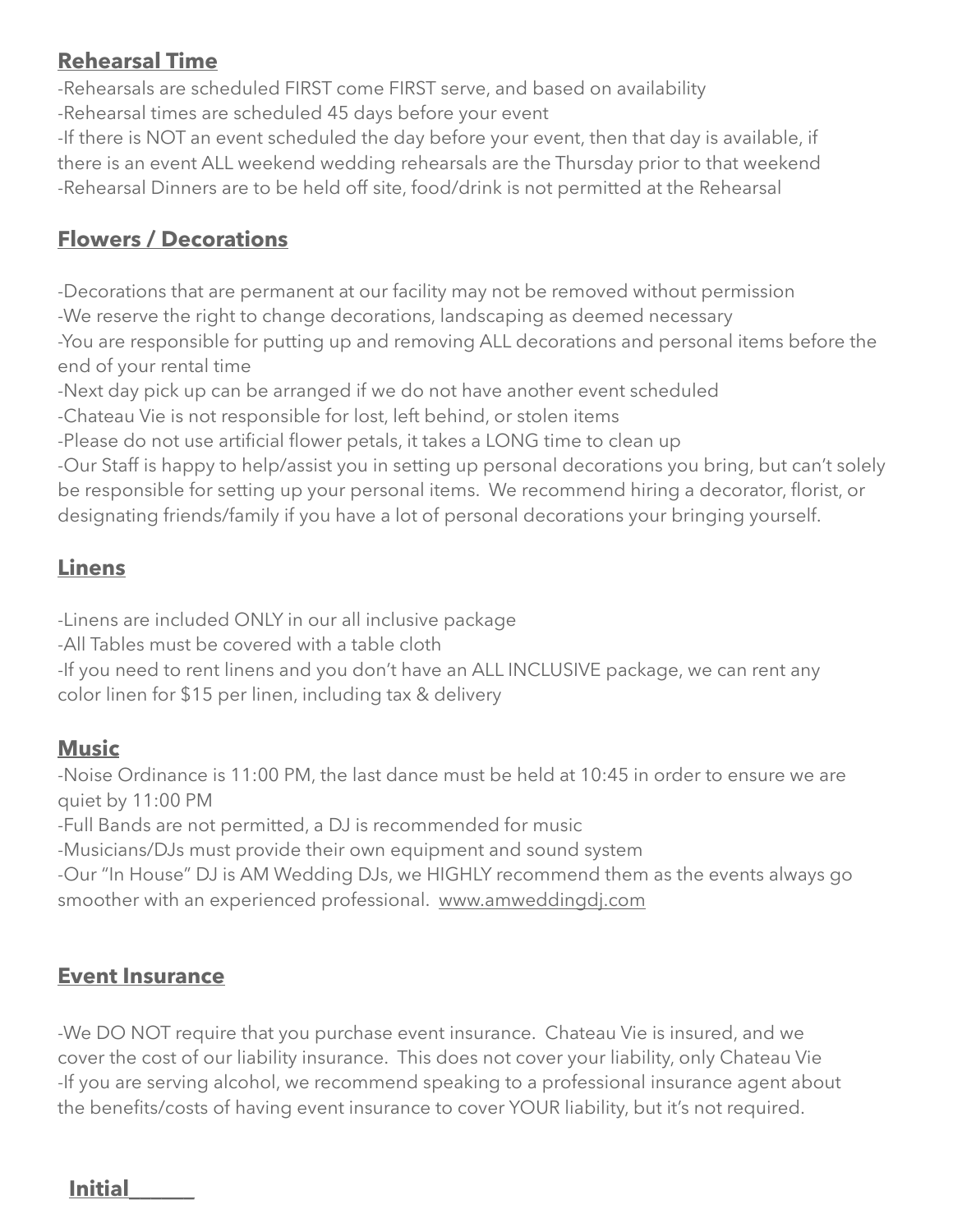### **Photography**

-On wedding day, you have the use of our entire 40 acre property for pictures -A 2 hour engagement session may be scheduled "as available" prior to your event date -A 2 hour Bridal session may be scheduled "as available" prior to your event date -You give us the right to use any pictures from your event for marketing purposes unless you give us notice in writing prior to the event

### **Smoking**

-Smoking is prohibited at ALL indoor spaces -Smoking areas/ash trays are provided in designated outdoor areas -You will forfeit your \$500 security deposit if anyone smokes in the Bridal Cottage, or Groom's Den, the smell lingers and it's costly to get rid of.

### **Pond**

-You or your guests can't swim in the pond

-The wedding party & family is welcome to fish in the pond prior to the event, or during, but must clean up after themselves, and all fishing is "Catch & Release"

-Please do not throw trash in the pond including cigarette butts

-When walking around a farm, near a pond, guests assume their own responsibility and risks associated with this.

### **Pets / Animals**

-You are permitted to bring your pets (dogs and/or cats) for pictures if you wish, just let us know -Pets MUST remain on a leash at all times, and have someone to care for the animal the entire time

-Pets of any kind are not permitted indoors, including the bridal cottage, and groom's den. We have other couples with pet allergies, and that could affect their special day

—We are not responsible for pets while on our property, we have electric fencing, a main road nearby, and other animals on the property so please be safe with your pet.

### **Set up & Tear Down**

-The Rental Period of 10:00 AM - 12:00 AM includes set up and tear down

-Caterer is responsible for cleaning food services / prep areas, and bagging all food related trash. CV has a dumpster on site for all trash to go in

-Clients must clear all personal items and decorations before Midnight

-If additional clean up is needed, a fee may be assessed.

-No confetti, or artificial flower petals may be used

### **Initial\_\_\_\_\_\_**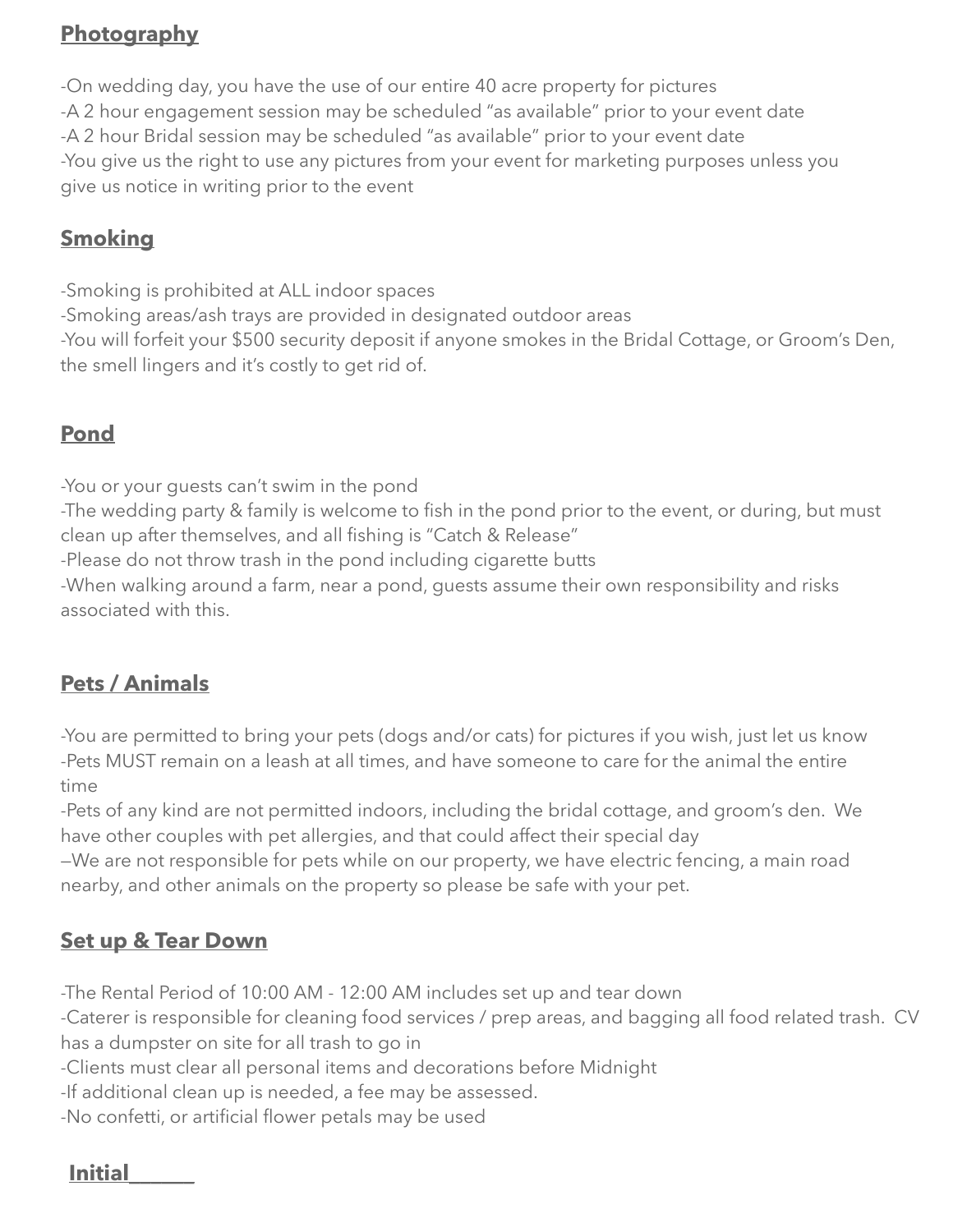### **Bridal Cottage / Groom's Den**

-Private changing areas are LOCKED once the ceremony begins. Bridal party will have access to these areas prior to and after the ceremony, but we lock those areas during the event to ensure your personal belongings are safe. If you need access during the event, our staff can unlock for you

### **Guests**

-You are responsible for the behavior, and damages caused by your guests

-We are a large property, with gravel path ways, farm operations, and guests need to be cautious at all times and enjoy the property at their own risk

-Chateau Vie is not responsible for injuries, property damage, or other damage caused to your guests during your rental period

-If a guest is injured in any way while attending your event, you assume responsibility for any cost of medical bills, and/or litigation that comes from that injury, including attorney fees, and judgements against Chateau Vie

-We reserve the right to have guests removed from our property if we see that to be necessary -Children must be supervised by a parent or guardian at all times for their safety

### **Cancellations**

-All **payments** made toward your wedding package are NON-Refundable,

-If your event is cancelled within 90 days of the scheduled event date, you still owe the full balance -If you must reschedule, we will try to find an event date within 12 months of your original date -If you have to reschedule, then you must pay the current pricing when you reschedule regardless of

the pricing when you booked

-Your deposit will only be transferred if you reschedule 6 months in advance. If you reschedule with less than 6 months to your event, then the deposit is forfeited.

-You may only reschedule ONE TIME. After that one time, the deposit, and all payments will be forfeited.

### **Hold Harmless**

Client Agrees to defend, indemnify, and hold harmless Chateau Vie, it's officers, directors, members, employees, and agents from and against any and all claims, demands, causes of action, damages, liability, judgements, loss, costs and expenses, including attorney's fees, and expenses of investigation, which may be suffered or incurred by any of them, or which may be claimed or alleged against any of them by any person, or entity arising out of, based upon or related to any injury or alleged injury, including death, or any person or property of Chateau Vie, patrons, clients, or guests during your occupancy of the property.

| <b>Printed Name:</b> |  |
|----------------------|--|
|                      |  |
| <b>Signature:</b>    |  |
| <b>Date:</b>         |  |